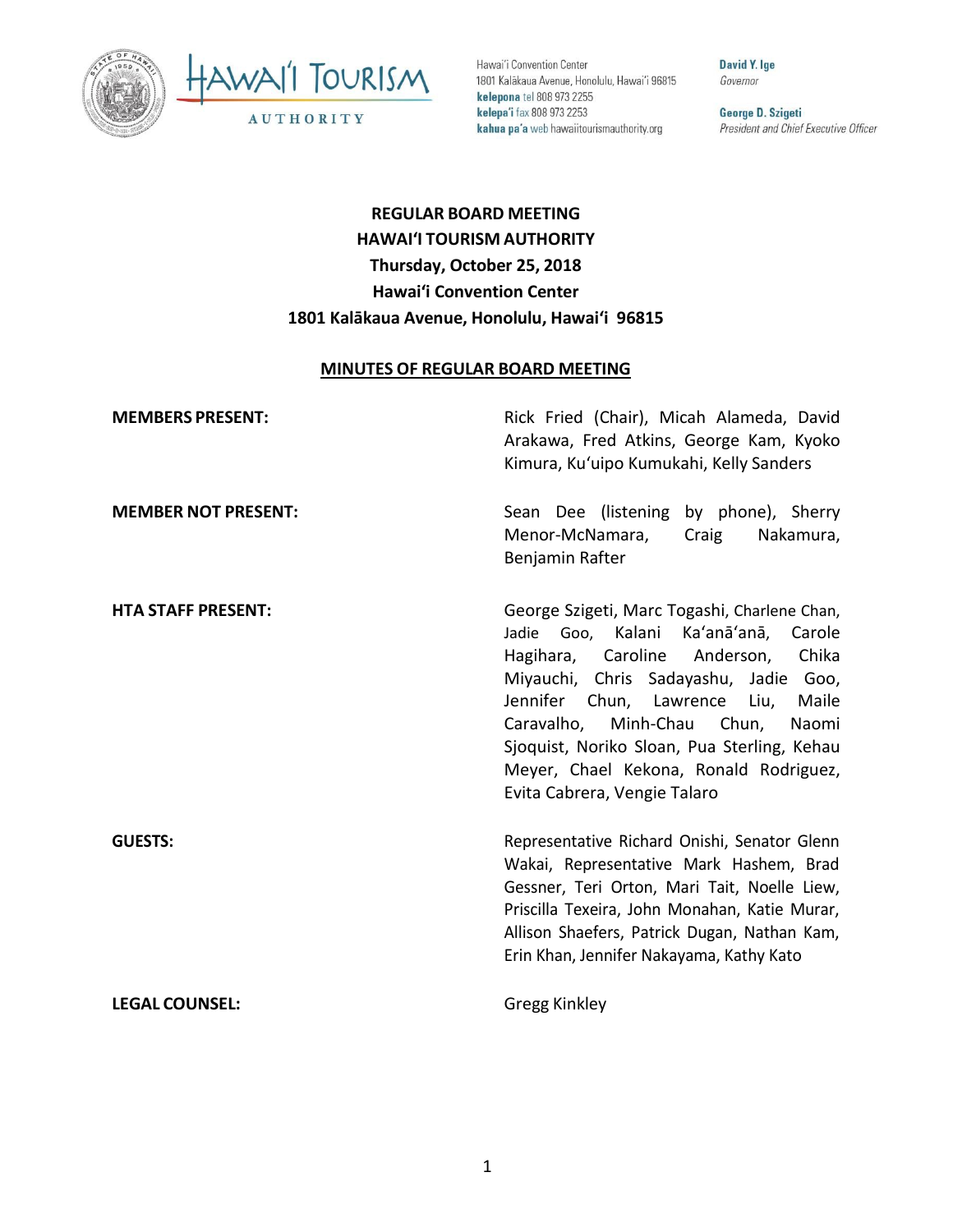#### **1. Call to Order and Pule**

Presiding Officer Rick Fried called the meeting to order at 9:34 a.m. Gregg Kinkley informed the Board that Sean Dee, who was listening in to the meeting by phone, could not take any actions as a Board member for purposes of the meeting.

Kalani Ka'anā'anā and Pua Sterling offered an oli on connections and relationships, and the things that draw us together that keep us close, for George Szigeti's last board meeting.

## **2. Approval of the Minutes of the September 27, 2018 Board Meeting**

Chair Fried asked for a motion to approve the minutes of the September 27, 2018 Board Meeting. George Kam made the motion, and Ku'uipo Kumukahi seconded the motion, which was unanimously approved by all the Board members present.

# **3. Report of Permitted Interactions at an Informal Meeting or Presentation Not Organized by the Board Under HRS section 92-2.5(c).**

Chair Fried asked the Board whether there were any permitted interactions to report. There were no reports of any permitted interactions between board members since the last Board meeting.

#### **4. Report of the CEO Relating to HTA's Programs**

Chair Fried acknowledged George Szigeti, who gave the Report Relating to the HTA Staff's implementation of HTA's programs during September 2018. Chair Fried offered his comments that Mr. Szigeti would be missed as President and CEO of HTA, and that he considers Mr. Szigeti to be ethical, hardworking, and transparent. Mr. Szigeti thanked the Board, stakeholders, and industry partners for their friendship and aloha during the last three and a half years. He stated it was a privilege to work by the HTA Board and Staff's side in guiding the tourism industry to strong, exciting, and vibrant years. He stated that, within the last 10 months, Staff worked during tropical storms, hurricanes, workforce strikes, and volcanic activity, without a Chief Administrative Officer for eight months and Vice President of Marketing and Product Development for five months.

Mr. Szigeti stated that, for the last forty-two Board meetings, the Board had received his report. He stated that the 2018 Global Tourism Summit had 2,200 attendees from 30 countries. He stated that the intent of the Global Tourism Summit was to build new partnerships and connections within the tourism industry. He said that the Global Tourism Summit was exciting due to the relevant keynote speakers, Sophia, the A.I., the innovation days and student debate.

#### **5. Recap of the 2018 Global Tourism Summit**

Chair Fried acknowledged Caroline Anderson for a recap on the 2018 Global Tourism Summit.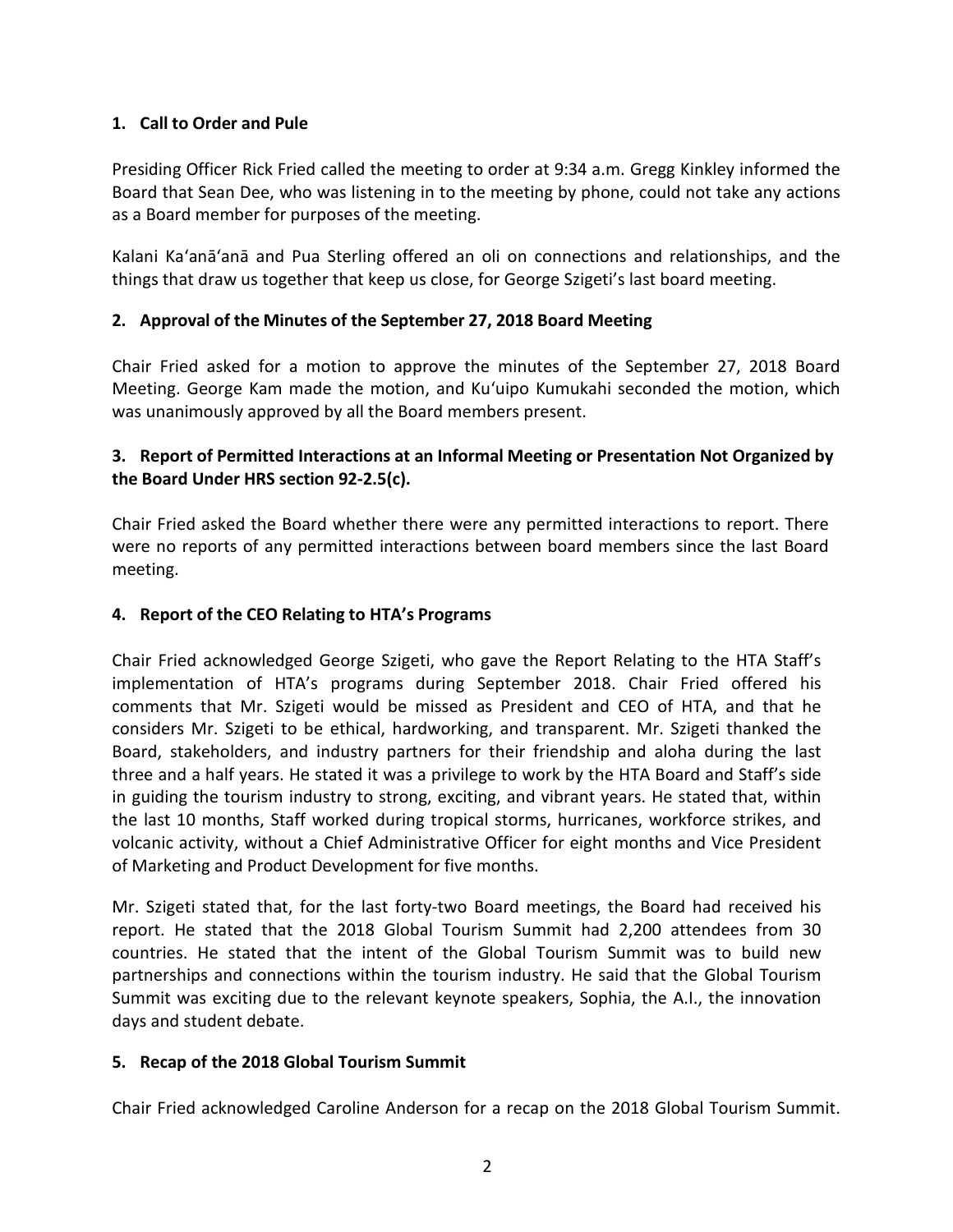Chair Fried stated that, thanks to Mr. Szigeti and HTA Staff, the event elevated from a conference to an actual, global tourism summit. Ms. Anderson reported that registration opened May 18, 2018, with the goal of 2,500 registrants. She stated that the total number of registrants was 2010, and that HTA met 87% of its goal. She stated that 1,357 were paid registrants and 658 were complimentary. Ms. Anderson stated, compared to the previous year, sponsorship revenue increased, including a total cash commitment of \$320,600.00 and a total in-kind value of \$179,923.38, making a total combined value of \$500,623.38. She stated that sponsorships also included 38 exhibitors in the networking lounge.

Ms. Anderson reported that the conference was two and a half days, compared to one-and-ahalf and three-and-a-half day conferences in the past. She stated that for business-to-business networking (B2B), there were 1404 total scheduled meetings, including 85 buyers and 99 suppliers. She stated that HTA received feedback that the Global Tourism Summit was more organized, and that some suggested having longer sessions with more length of time between each session.

Ms. Anderson stated that, overall, marketing and website statistics increased from the previous year, though there were less social media posts this year. She stated that the reason for less posts is likely due to less people using the relevant tags or mentioning HTA's handles.

Ms. Anderson then reported preliminary survey results for the 2018 Global Tourism Summit. She stated that HTA received 209 survey responses as of Wednesday, October 18, 2018. Ms. Anderson stated that the Global Tourism Summit met expectations in every category, and that for the Tuesday Aloha Reception and Wednesday Luncheon, the Global Tourism Summit exceeded expectations. Ms. Anderson stated that areas to improve for next year's Global Tourism Summit includes reducing the summit to two days, securing more exciting guest speakers for general sessions, adding concurrent sessions, and reviewing the Global Tourism Summit's price structure.

Ms. Anderson stated that 89% of respondents stated that they anticipate signing up for next year's Global Tourism Summit. Of those respondents, 56% reported that the Global Tourism Summit was excellent, whereas 33% stated that it met expectations. Ms. Anderson stated that Paragon Events and the Hawai'i Convention Center donated fabric signs, tote bags, water bottles and cups to local charities, and leftover food to Aloha Harvest.

Kyoko Kimura asked Ms. Anderson for the total cost of the Global Tourism Summit. Ms. Anderson, in response to Ms. Kimura, stated that the cost of the Global Tourism Summit was roughly \$1.7 million. She stated that HTA's budget was \$800,000 from the Tourism Special Fund and \$392,000 for food and beverage from the Convention Center Enterprise Special Fund budget. She stated that HTA came under budget at \$718,000, plus the \$392,000 from the Hawai'i Convention Center budget, came to \$1.1 million from HTA. Fred Atkins asked whether the \$1.1 million cost was hard costs contributed to the budget. Ms. Anderson replied yes. David Arakawa suggested that, in the future, HTA Staff include the relative costs of the Global Tourism Summit in its recap report. Mr. Atkins asked whether any of the sponsors made commitments for next year. Ms. Anderson replied to Mr. Atkins by responding that there were no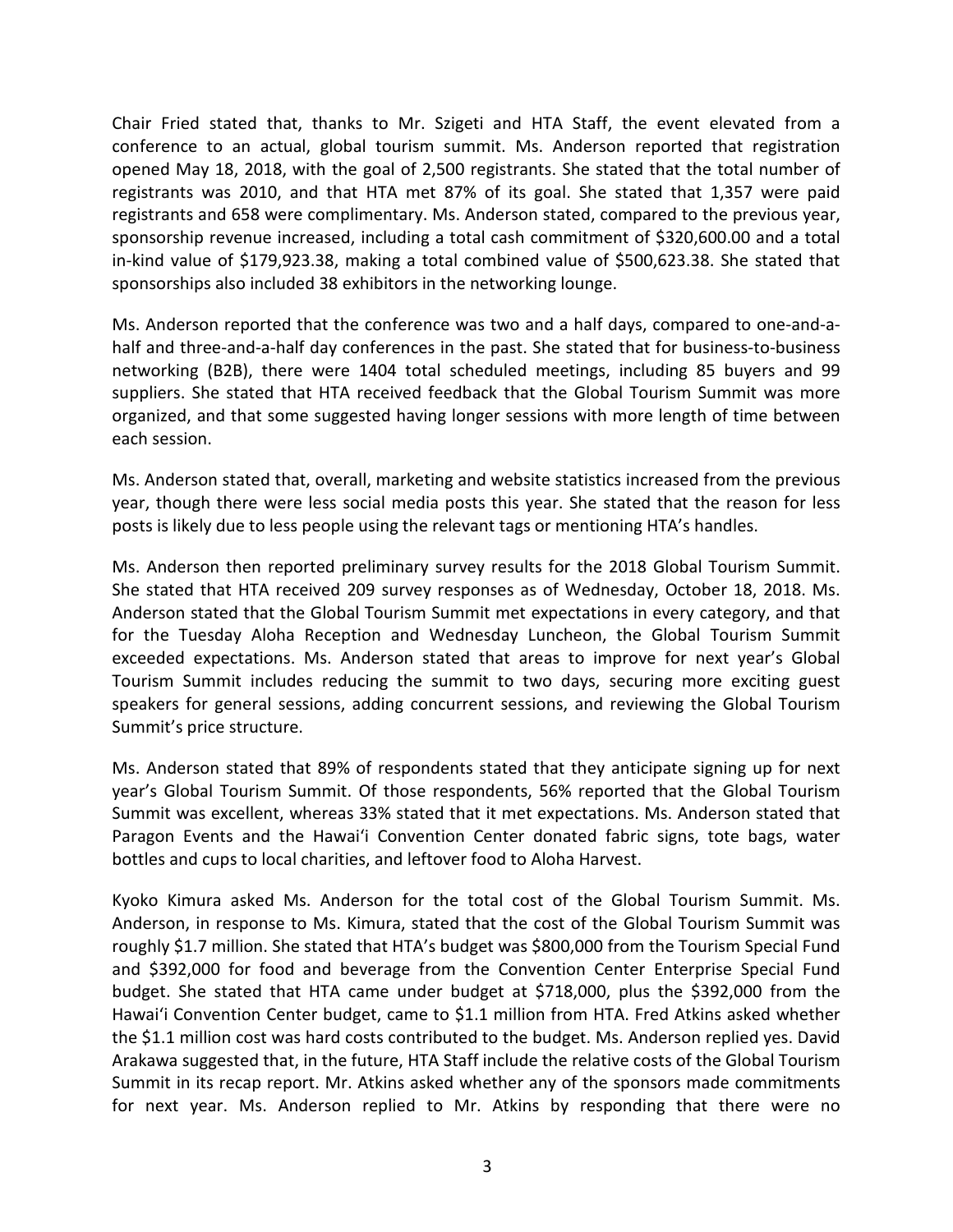commitments, and that HTA has not reached out to sponsors to commit to the following year. Chris Sadayasu stated that Mr. Szigeti encouraged the Global Tourism Summit's sponsors to consider their sponsorship for the following year, and that Mr. Szigeti wrote personal notes to major sponsors to encourage them to be a part of 2019's Global Tourism Summit. Mr. Szigeti stated that the Global Tourism Summit has a large spend, but it is a small component in comparison to the tourism industry, which is a \$17 billion dollar industry for the State.

## **6. Presentation and Discussion of Current Market Insights and Conditions in Key Major Hawai'i Tourism Markets**

Chair Fried acknowledged Minh Chau-Chun to deliver the presentation on current market insights and conditions in key major Hawai'i tourism markets. Ms. Chun stated that the September visitor spend and arrival numbers would be released on Tuesday, October 30, 2018. Data previously released showed that hotel occupancy decreased and revenue per available room (RevPAR) increased in September. Ms. Chun stated that the numbers were not surprising given the impacts to tourism from Hurricane Lane and Tropical Storm Olivia. She further stated that booking pace on Hawai'i Island is slow due to the Kilauea volcanic eruption. Ms. Chun stated that, for the first nine months of 2018, the State saw continued growth in RevPAR and ADR, while the occupancy rate remained flat. She stated that the State's statistics were comparative to other competitive destinations, including international surf and sea destinations. She further stated that O'ahu leads in occupancy rate among international destinations at 84.8% through the first three quarters of 2018.

Mr. Arakawa commented that it would be beneficial to include daily rate numbers and "bottom line" numbers that would reflect the increase in costs to the hotel industry. He stated that industry stakeholders would like to see statistics reflecting the bottom line because industry costs rise, and the "top line" numbers do not always reflect the state of the visitor industry. Chair Fried agreed that Mr. Arakawa's suggestion was a good idea. Mr. Atkins, in response to Mr. Arakawa's comments, stated that he doubted hotels would be willing to share information regarding their costs. Mr. Arakawa suggested that perhaps general information could help to indicate the bottom line. Chair Fried stated that visitor statistics would not look as positive with statistics on costs. Sean Dee, listening to the Board meeting by phone, asked if he could comment as a member of the general public. He stated that ADR based on consumer-price index may be available, but that it had not been reported for a long time. George Kam asked Ms. Kimura whether the hotel industry had information they would be willing to share such information, and Ms. Kimura, in response, stated that the hotel industry would not, though in her experience hotels had previously shared such information with union officials.

#### **7. Presentation, Discussion, and Action on HTA's Financial Reports for September 2018**

Chair Fried acknowledged Marc Togashi for presentation and discussion on HTA's financial reports. Mr. Togashi stated that the financial reports were included in their Board packets, including an executive summary of the report. He stated that, because financial reports were distributed the day prior, he would ask for approval of the financial reports at the next Board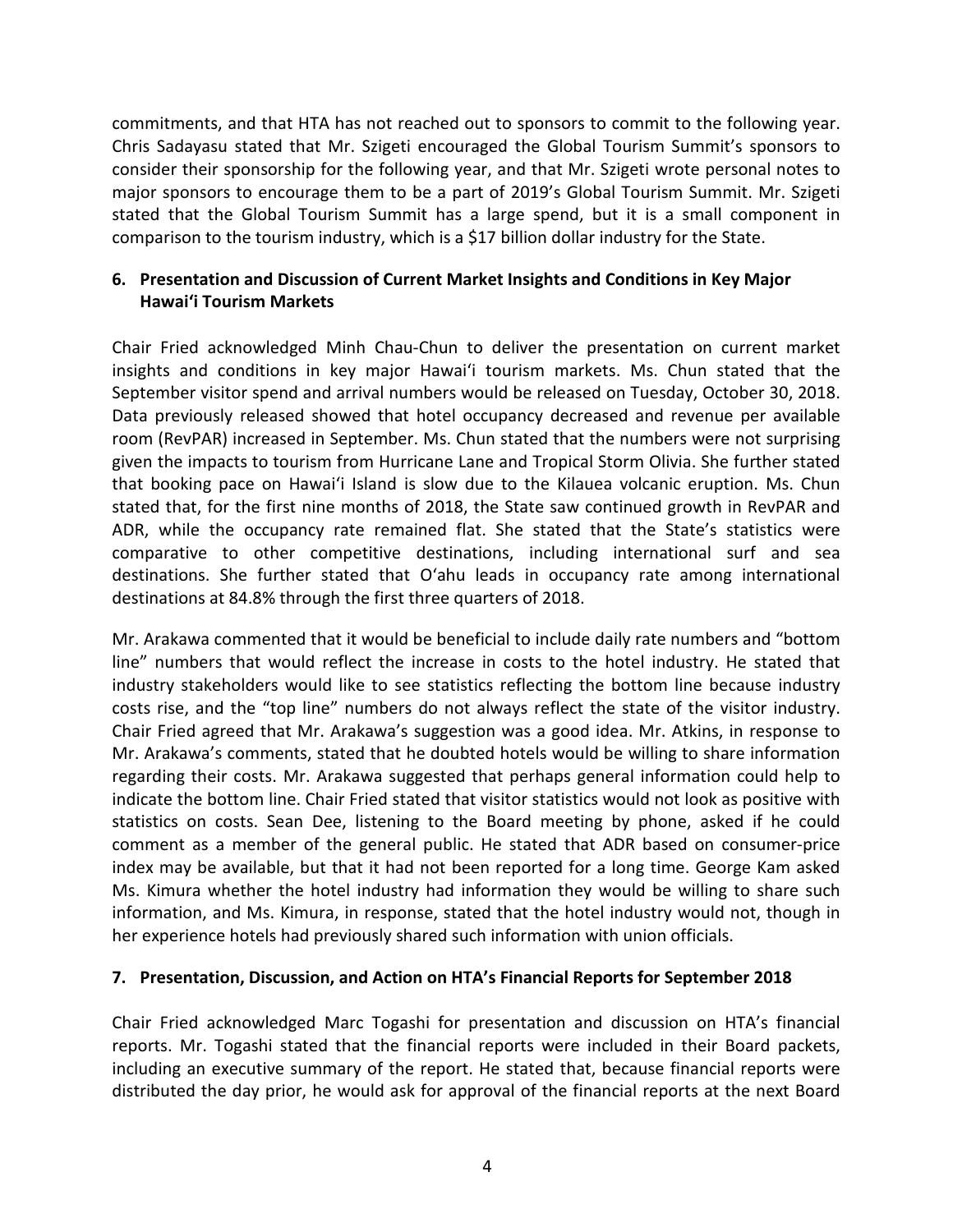meeting.

#### **8. Update on Status of the 2018 Audit Action Plan**

Chair Fried acknowledged Mr. Szigeti on the status of the 2018 Audit Action Plan. Mr. Szigeti stated that updated items on the 2018 Audit Action Plan were in bold in the board packets. He stated that the rest of the HTA staff had completed training on the State Procurement Code, HRS Chapter 103D, and the State ethics code on October 23, 2018. He stated after September's Board meeting, at recommendation by the Board, HTA Staff began reviewing HTA's quality assurance functions, labeled as action item number two, which originally remained pending the appointment of a Chief Administrative Officer. Mr. Szigeti stated that HTA Staff had been working to keep the action plan current and address the remaining items.

#### **9. Presentation by AEG Regarding an Update of Hawai'i Convention Center Recent Operational Activities and Sales Initiatives**

Chair Fried acknowledged Teri Orton for her presentation on Hawai'i Convention Center recent operational activities and sales initiatives. Ms. Orton stated that her presentation was for financial numbers for the month of September. She stated that the Hawai'i Convention Center hosted 20 events, including, for the first time, the 36th Annual Okinawan Festival. For the month of September, the Hawai'i Convention Center had \$685,500 in gross revenue, \$442,400 less than the original projection. The loss in projected revenue was in part due to the cancellation of an international cosmetic group, as well as the rescheduling of the Global Tourism Summit from September to October. Ms. Orton stated that there were other cancellations which have affected the year-to-date projections, including cancellations by a basketball tournament, Applied Materials, Inc., and Art Hawai'i. She added that she is hoping to rebook these groups for 2019. Ms. Orton stated that food and beverage revenue was also less than anticipated due to cancellations; cash flow for food and beverage revenue was at 8%, compared to the average of 42%. Last, she reported that the return on investment for the State from Hawai'i Convention Center is at \$17.61 for every dollar spent.

Ms. Orton presented Hawai'i Convention Center sales updates. She reported that 2,373 room nights were converted in September 2018, bringing the year-to-date room nights through September 2018 to 75,970, and that Hawai'i Convention Center was on pace to achieve a room night goal of 232,000 by years end. Ms. Orton reported that a Customer Advisory Board was tied into the Global Tourism Summit, and it received feedback on incentive offers made by similar convention centers. Last, Ms. Orton stated that Hawai'i Convention Center aims to create a website for all general managers to access, and to increase the number of general manager meetings to discuss meetings, conventions and incentives (MCI) from two to four meetings per year.

Chair Fried stated that a committee on the convention center would meet after the Board meeting to discuss the difficulties of being in Hawai'i and countering perceptions of doing business in the State, as well as to discuss repairs to be attended to with greater urgency. Mr.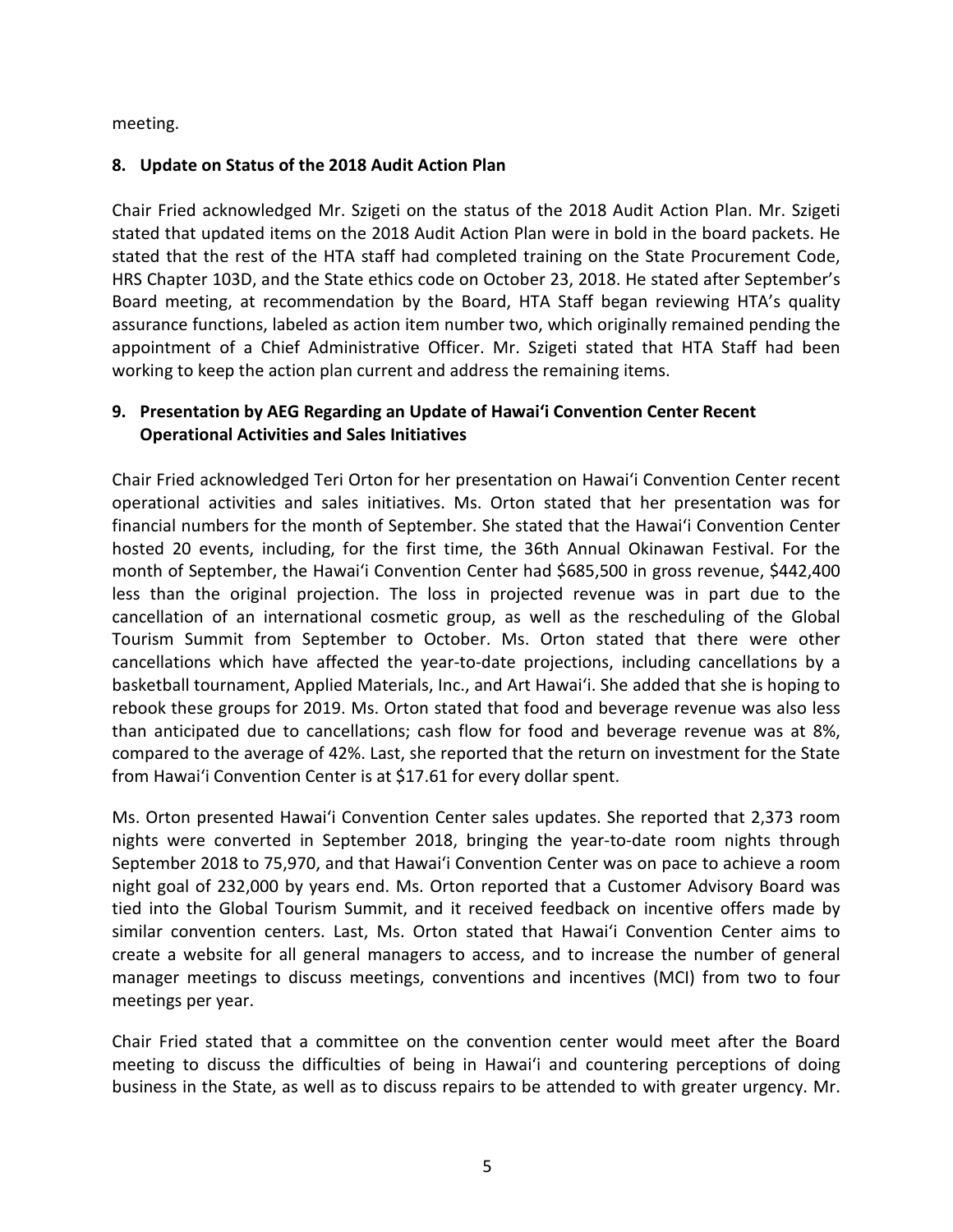Atkins asked where additional room nights are aimed to be placed. Ms. Orton, in response to Mr. Atkins, stated that most tentative commitments are in the next three years, and that Hawai'i Convention Center is looking toward providing incentives for 2022, but that incentive offers are most likely less competitive than other cities due to the fact that Hawai'i has such a strong leisure market. Ms. Orton added that hotels are beginning to offer more competitive rates for incentive offers to encourage group rates and additional business, and that this offers the State a more competitive position in the group meeting market. Mr. Atkins asked whether Art Hawai'i canceled the year prior as well. Ms. Orton responded that Art Hawai'i canceled in 2017, and that they also canceled this year due to difficulty encouraging exhibitors to attend. Ms. Orton stated that Art Hawai'i 's difficulty in obtaining exhibitors was in part due to recent events, including the January 13, 2018 false missile alert and recent volcanic activity on Hawai'i island. She explained that Art Hawai'i has an incentive contract with Hawai'i Convention Center to host the event, and that she is looking at other incentive offers that may assist Art Hawai'i in realizing the event. Mr. Atkins asked whether Art Hawai'i was given cash incentives, in which Ms. Orton responded that they were given "destination dollars," meaning that they were not given cash but rather \$200,000 worth of expenses to be used at the property. Ms. Kimura asked about the American Dental Association conference. Ms. Orton, in response to Ms. Kimura, stated that the event hosted 6,500 delegates, and that the conference was a success, though the number in attendance had dropped from previous years. Ms. Orton contributed the drop in number of attendees due in part to exhibits and attendance dropping in all cities across the U.S., as well as dentistry offices consolidating or buying each other out. Kelly Sanders asked if American Dental Association will book their conference for 2028. Ms. Orton replied to Mr. Sanders by stating that she will begin discussions on rehosting the conference with American Dental Association in January. Mr. Sanders said that, through conversations with American Dental, recent workforce strikes at hotels had a negative effect on the conference. Ms. Orton replied to Mr. Sanders by stating that it appeared that American Dental Association was targeted by the union strikes, and that picketers appeared at the Hawai'i Convention Center and Waikiki Shell during American Dental Association events.

#### **10. Discussion and Action on the Report by the Convention Center Planning Investigative Committee to Extend the AEG Contract for One Year**

Chair Fried acknowledged Marc Togashi to deliver the report by the Convention Center Planning Investigative Committee to extend the AEG contract for management of the Hawai'i Convention Center for one year. Mr. Togashi stated that Craig Nakamura, head of the Committee, apologized for not being able to attend the Board meeting and to deliver the report. Mr. Togashi reported that the Committee is advising the Board to extend the AEG contract for one year, and recommended that the Board make a motion. Mr. Kam moved to extend the AEG Contract for one year. Mr. Sanders seconded the motion. Chair Fried clarified that the current AEG contract ends in December, so the new contract term would be from January to December. Chair Fried, hearing no further discussion, called for a vote. The motion was approved by all members present.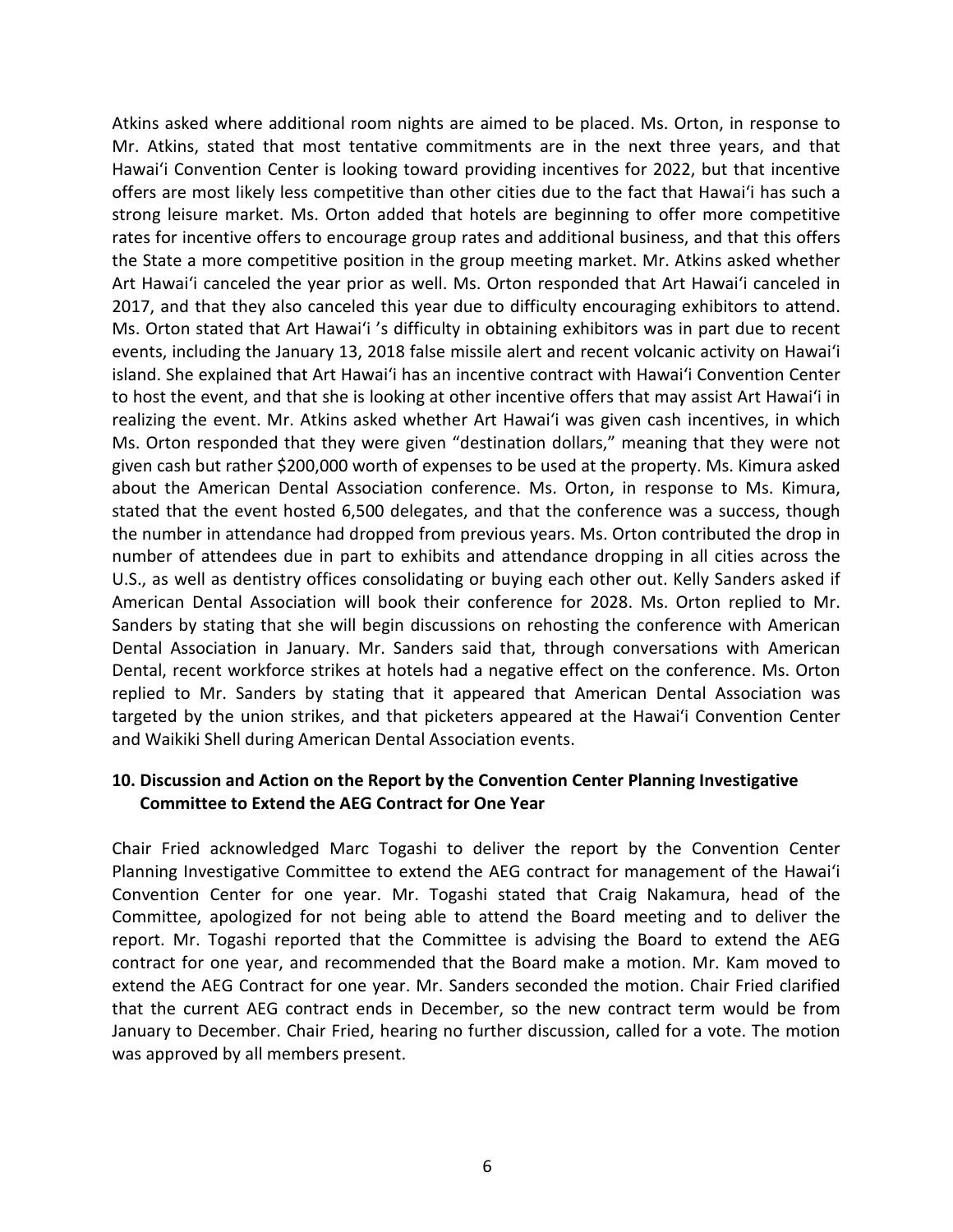#### **11. Report of, Discussion and Request for Funding Approval of Programs Recommended by the Marketing Standing Committee**

Chair Fried acknowledged Mr. Togashi to deliver the report of funding approval of Programs recommended by the Marketing Standing Committee. Mr. Togashi stated that the Marketing Committee met and discussed three important things: the 2019 Mayors' Conference, the Los Angeles Rams, and the Los Angeles Clippers.

Mr. Togashi reported that the Committee is close to closing the contract with the L.A. Rams, and that the Committee is also working closely with the Stadium Authority.

Mr. Togashi reported that the Committee discussed the Mayors' Conference, including funding \$500,000 for the conference in combined financial and in-kind support. Mr. Togashi stated that John Manahan of Hawai'i Visitors and Convention Bureau assessed that \$6 million of direct spend back into the State would result for holding the conference in Honolulu. He stated that a dinner event would be held at the Hawai'i Convention Center as part of the funding proposal, and that the Mayors' Conference would highly consider hosting additional events during that week in relation to the conference. Mr. Togashi stated that hosting the Mayors' Conference would show that Hawai'i can host an esteemed event. He stated that Hawai'i Tourism Authority has funding and recommended spending out of the Hawai'i Convention Center's 2019 budget. He explained that within the Hawai'i Convention Center Sales and Marketing budget, there is a fund called the Marketing Flexibility Fund. He explained that the fund is typically used to fund various incentive support to clients to encourage groups to have their events at the Hawai'i Convention Center, and that the incentive funding assists clients in offsetting some of the costs of having their event in Hawai'i. Mr. Togashi explained that the Hawai'i Convention Center has \$1.1 million in the fund that is likely to carry over to the 2019 budget, and could be used for the \$500,000 funding proposal for the Mayors' Conference. Mr. Togashi added that the value of the dinner held at the Hawai'i Convention Center was approximately \$275,000.

Mr. Togashi stated that the Committee recommended to the Board to have a motion to approve the financial and in-kind support toward the Mayors' Conference for up to \$500,000. Mr. Kam moved, and Ms. Kumukahi seconded the motion. Mr. Atkins asked that the Mayors' Conference show off more of the Hawai'i Convention Center than just the rooftop, and that it was important to get the conference on climate change the day prior to the dinner to showcase the Convention Center in a more meaningful way. Mr. Sanders agreed, stating that the \$500,000 worth of support is an investment, and delivering an exceptional experience to attendees is crucial to market the Convention Center to governmental bodies and corporate attendees to bring other conventions and events to Hawai'i. Mr. Sanders added that the Mayors' Conference was an opportunity to showcase Hawai'i, including assets such as the U.S.S. Missouri and 'Iolani Palace. Mr. Togashi agreed with Mr. Sanders, stating that the Mayors' Conference would bring intangible benefits. Mr. Togashi asked the Board whether it wished to approve the \$500,000 in financial and in-kind support conditionally on hosting the climate change conference at the Hawai'i Convention Center. Mr. Arakawa suggested that the Board not do so, but instead make holding a secondary event a strong suggestion. He added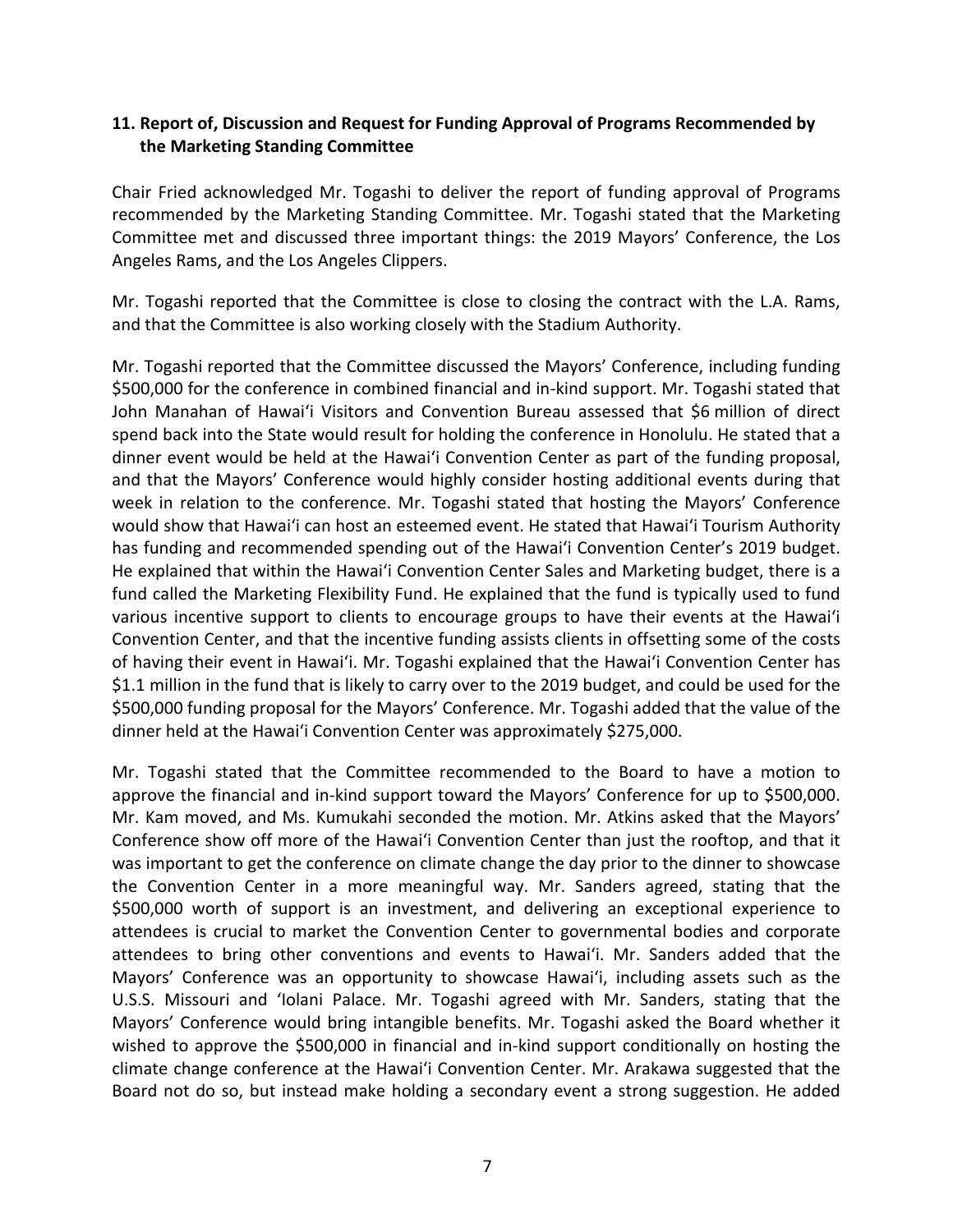that he would include the following suggestions: showcasing the Hawai'i Convention Center, including as part of the Mayors' Conference the opportunity to visit various areas of the State that would support tourism, offer opportunities to visit other islands besides Oahu, having a conference or breakout session on tourism, holding discussions on how other cities are handling AirBNB and other alternative accommodation services, holding discussions on how to preserve the destination, including preservation of environment and culture, and holding discussion on the effect of climate change on the tourism industry. Chair Fried asked Mr. Arakawa to provide his points in written form so that he could bring up these points in his discussions with Mayor Kirk Caldwell. Chair Fried stated that he suspects that some of the items would be covered in the conference as it currently sits, but it is worth further discussion.

Chair Fried suggested that the Board have a motion to authorize the financial and in-kind support to the Mayors' Conference up to \$500,000 without further contingencies. Chair Fried called for a vote. The motion was approved by all members present.

Mr. Togashi reported that the third item discussed by the Marketing Committee was the Los Angeles Clippers. Mr. Togashi presented that HTA Staff has been in negotiations with the Clippers, and were considering increasing the value the State would receive under the proposal. He stated that the Clippers were asking HTA for a commitment to secure an opponent for the 2019 game. Mr. Togashi stated that HTA had the budget for the Clippers' request, and recommended to the Board that it go into executive session to discuss monetary amounts for the proposal. Chair Fried added that the Clippers are looking at a competitive NBA team to compete against.

Chair Fried asked for a motion to go into Executive Session for the remainder of agenda items 11 and 12, due to negotiations in both items. Mr. Kinkley asked whether items 11 and 12 would be treated differently. He asked whether item number 11 needed to go into Executive Session due to confidentiality of costs. Chair Fried replied, yes. Mr. Fried stated that, at the time the agenda was published, the Board believed that it could perform item number 12 in open session, and that the Permitted Interaction Group had worked diligently to select the Chief Administrative Officer and Vice President of Marketing and Product Development. Chair Fried stated that the Board does not want to lose its applicants for the positions by discussing during open session, and that the discussion necessarily included personal employment matters and personal information.

Mr. Kam moved to enter Executive Session for the remainder of agenda item 11 and agenda item 12. Ms. Kumukahi seconded the motion, which was approved by all members present.

**Executive session entered at 11:14 a.m. Executive session ended at 11:41 a.m.**

**13. Discussion and Action on the Recommendation of CEO Search Committee, Reported to the Board at its September 27, 2018 Meeting, on the Selection of a New CEO for the Hawai'i Tourism Authority.**